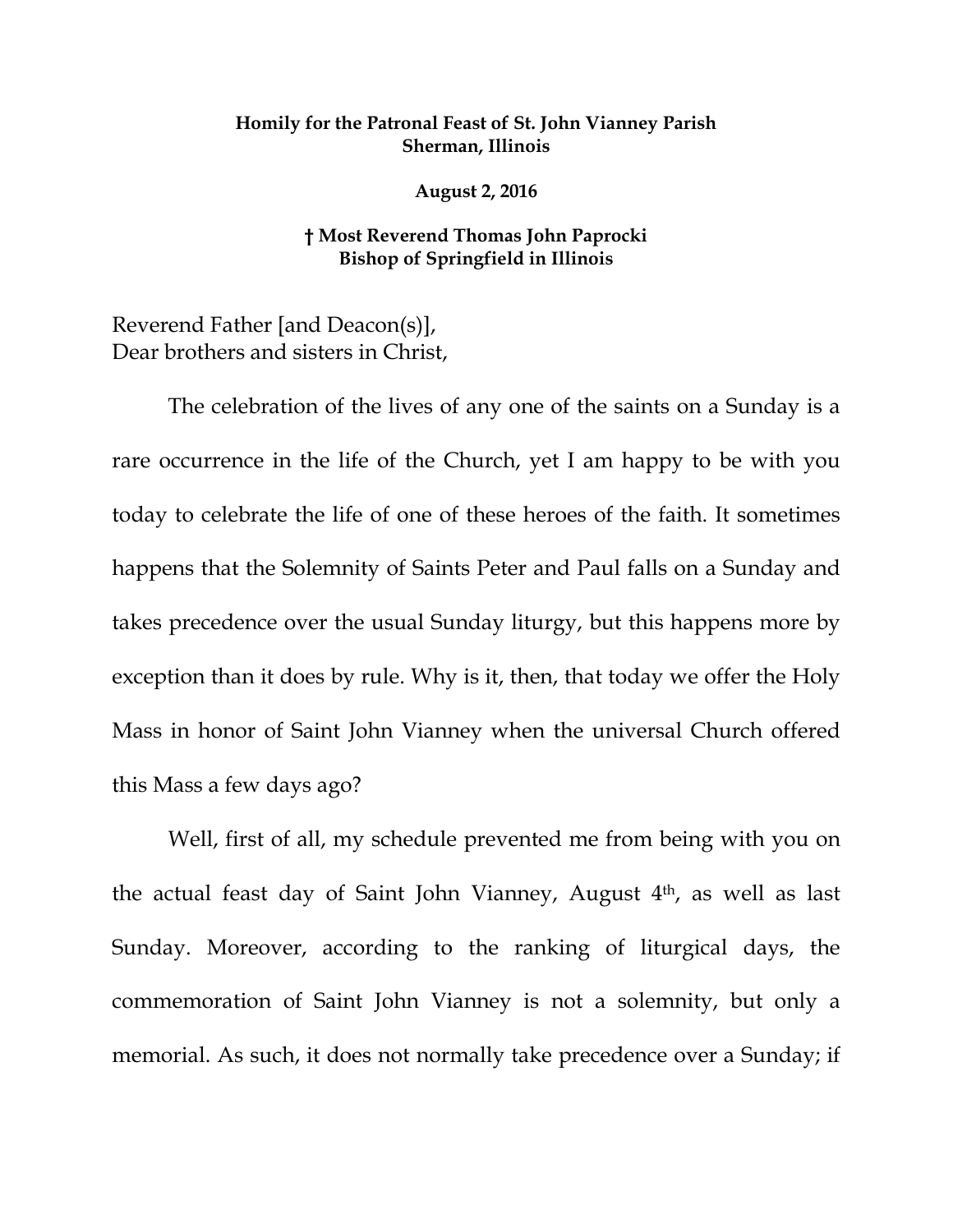the memorial of Saint John Vianney - which is assigned to August  $4<sup>th</sup>$  happens to fall on a Sunday in a given year, it is simply not observed liturgically and gives way to the Sunday Mass. However, because this particular parish is dedicated to God and to Saint John Vianney, his liturgical celebration here ranks as a solemnity and, "for the pastoral advantage of the people, it is permissible to observe on the Sundays in Ordinary Time those celebrations that fall during the week and have special appeal to the devotion of the faithful."[1](#page-1-0)

As the patron of your parish, the memorial of Saint John Vianney has a very special appeal to your devotion as you look to him for guidance and a sure path on which to walk as you follow the Lord Jesus. It was this devotion that led your Pastor, Father George Nellikunnel, to request permission to celebrate this Solemnity of Saint John Vianney on a Sunday so that more of you might be able participate in the joy of this day. I was happy to grant his request and even happier to accept his invitation to celebrate this day with you.

<span id="page-1-2"></span><span id="page-1-1"></span><span id="page-1-0"></span>The life of your patron saint is probably well known to you. Born in 1786 to a peasant family in Dardily, France, John Vianney received little education as a boy and had not yet learned to read when he was seventeen.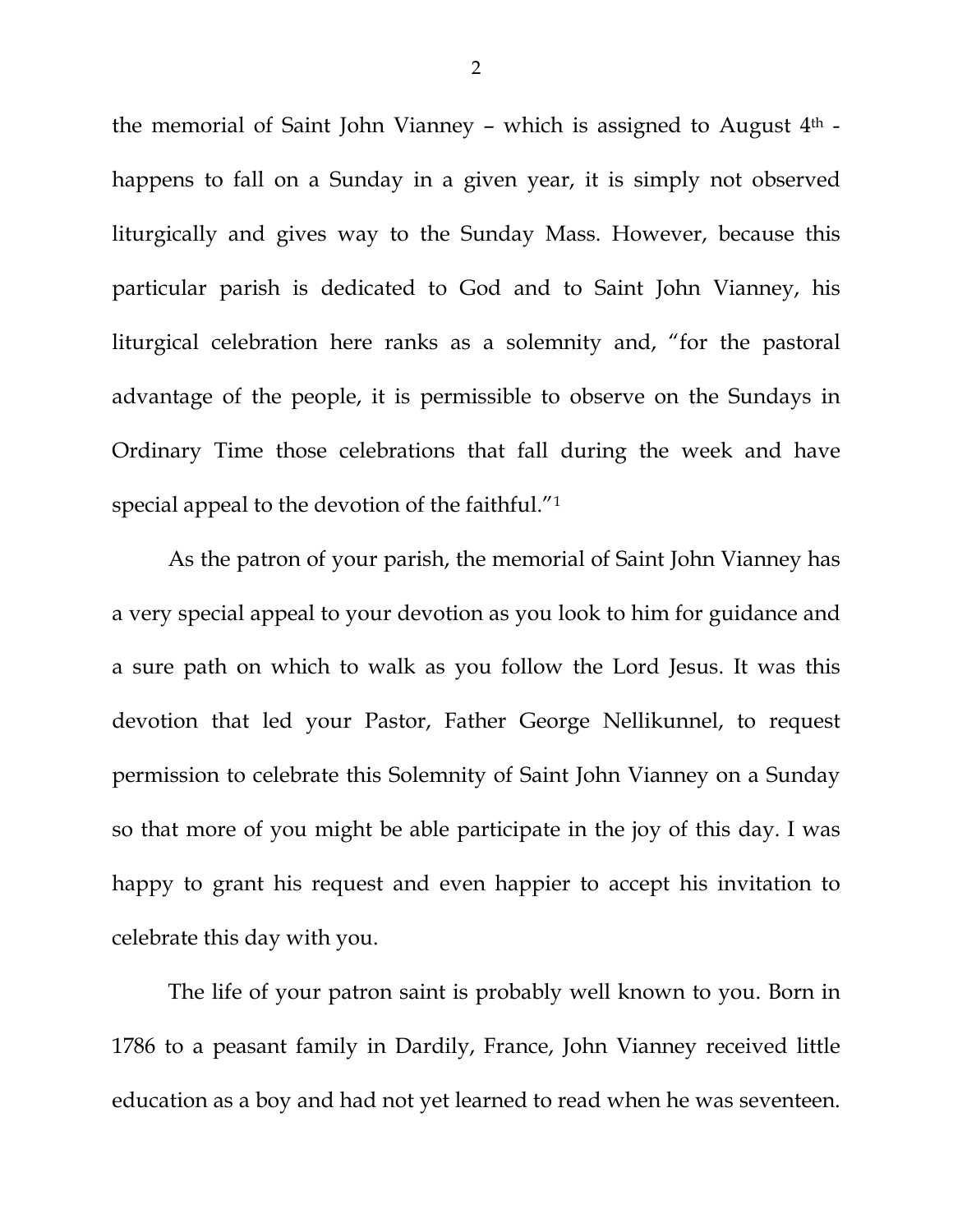Still, his parents instilled the Catholic faith in their son and taught him well; he knew his prayers and loved the faith. He wanted to be a priest, but thought it too high above him. After great and many difficulties in the seminary, he was ordained to the priesthood and sent to the tiny village of Ars, where it was thought this simple priest could do as little harm as possible. But through his humility and genuine love for others, Saint John Vianney surprised his superiors and converted the village of Ars to the Lord. He became renowned as a confessor and as a holy priest throughout Europe and countless men and women flocked to him to confess their sins, to receive his spiritual counsel, and his blessing. It is said he spent up to sixteen hours a day hearing confessions during the summer, eleven hours a day during the winter. He died on August 4, 1859, when, at the end of his life, the words he once spoke to his mother when he was boy were assuredly fulfilled: "If I were to become a priest, I would like to win many souls" to Christ. This was the driving desire of his life; it should be driving desire of our lives, as well.

The devotion of the faithful to Saint John Vianney has not lessened after his death and entrance into the Father's house. Indeed, what inspires so many in the life of this holy priest is that he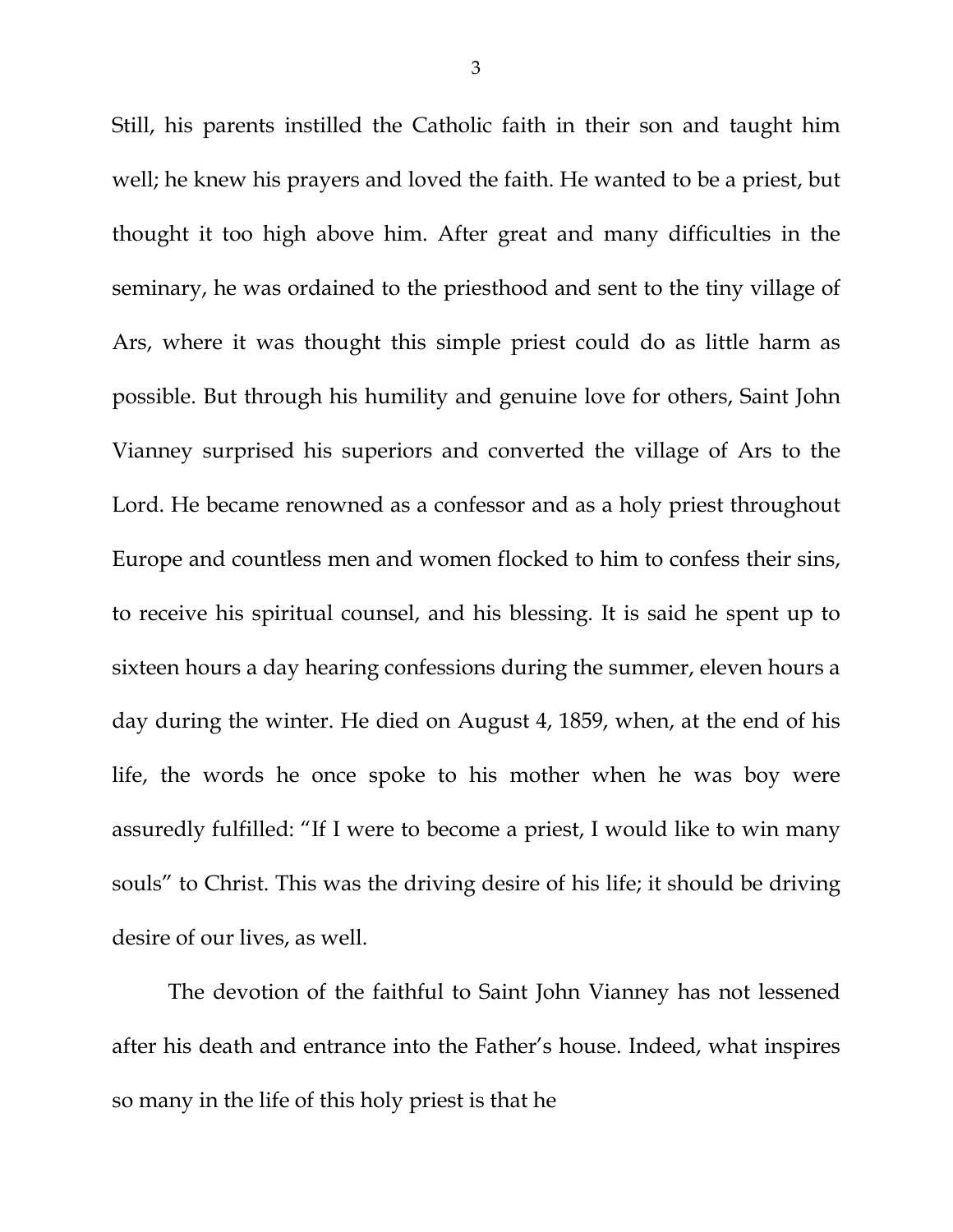was so successful in identifying with his ministry that he became, even in a visibly and universally recognizable manner, an *alter Christus,* an image of the Good Shepherd who, unlike the hired hand, lays down his life for his sheep (cf. Jn 10: 11). After the example of the Good Shepherd, he gave his life in the decades of his priestly service. His existence was a living catechesis that acquired a very special effectiveness when people saw him celebrating Mass, pausing before the tabernacle in adoration or spending hour after hour in the confessional.

Therefore the center of his entire life was the Eucharist, which he celebrated and adored with devotion and respect. Another fundamental characteristic of this extraordinary priestly figure was his diligent ministry of confession. He recognized in the practice of the sacrament of penance the logical and natural fulfilment of the priestly apostolate, in obedience to Christ's mandate: "if you forgive the sins of any, they are forgiven; if you retain the sins of any, they are retained" (cf. Jn 20: 23). St John Mary Vianney thus distinguished himself as an excellent, tireless confessor and spiritual director. Passing "with a single inner impulse from the altar to the confessional," where he spent a large part of the day, he did his utmost with preaching and persuasive advice to help his parishioners rediscover the meaning and beauty of the sacrament of Penance, presenting it as an inherent demand of the Eucharistic presence[.2](#page-1-1)

What we learn from his life is simple and so sometimes forgotten: the life of

the parish must always revolve around and be centered on the worthy celebration and reception of the Eucharist and the sincere and honest confession of sins. This path leads to a holy life, to a life of joy and peace founded on love.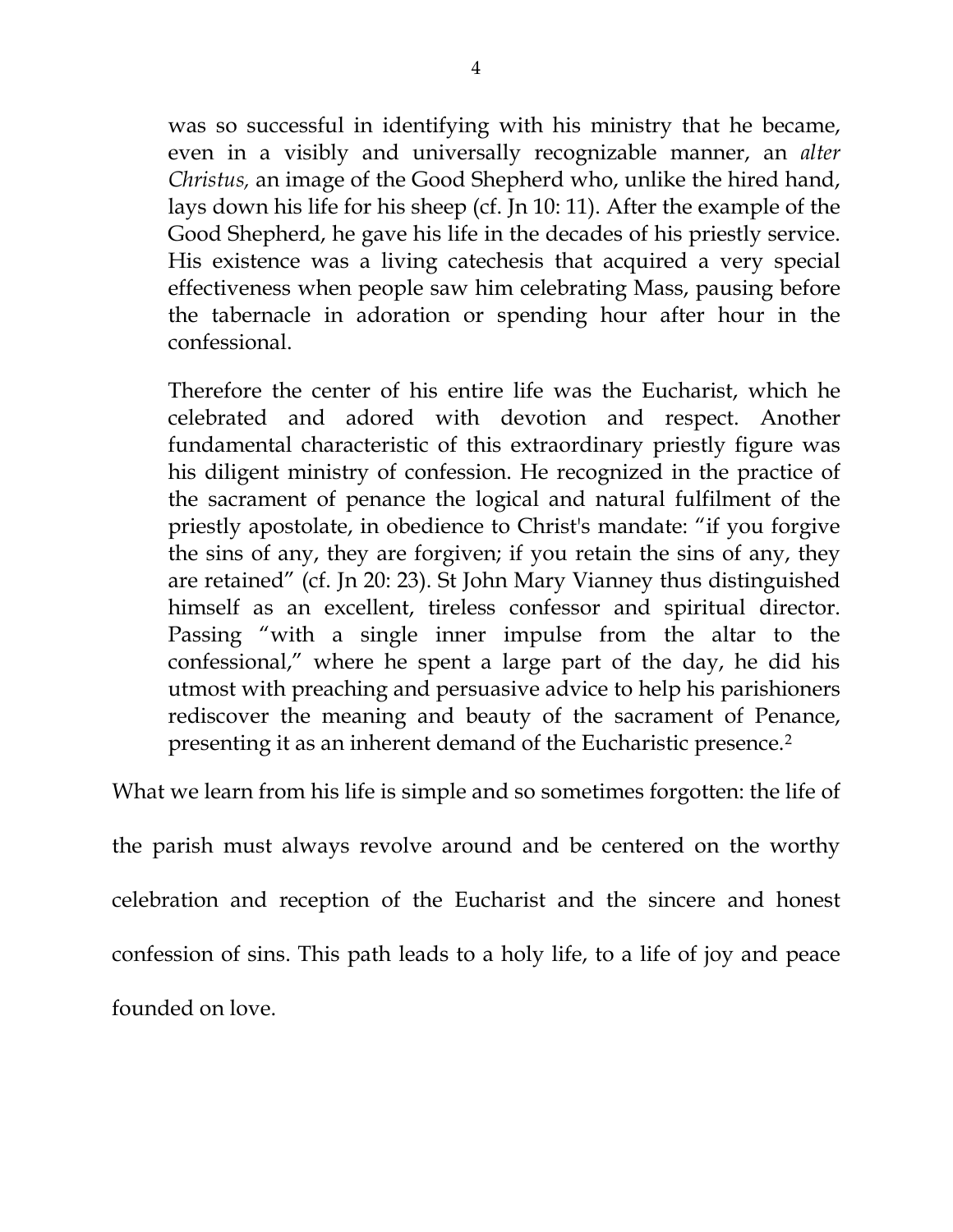Saint John Vianney grew up in the midst of the French Revolution, which wreaked great havoc upon the Church and threatened the existence of the faith in France. Through the simple faith of men and women like his parents and himself, the faith remained despite the hardships Catholics endured. We might say that our own

…contemporary society is facing challenges that are just as demanding and may have become even more complex. If in his time the "dictatorship of rationalism" existed, in the current epoch a sort of "dictatorship of relativism" is evident in many contexts. Both seem inadequate responses to the human being's justifiable request to use his reason as a distinctive and constitutive element of his own identity. Rationalism was inadequate because it failed to take into account human limitations and claims to make reason alone the criterion of all things, transforming it into a goddess; contemporary relativism humiliates reason because it arrives de facto at affirming that the human being can know nothing with certainty outside the positive scientific field. Today however, as in that time, man, "a beggar for meaning and fulfilment," is constantly in quest of exhaustive answers to the basic questions that he never ceases to ask himself.[3](#page-1-2)

The one who is "a beggar for meaning and fulfilment" is the one who recognizes his or her own dignity, who seeks the purpose of life and looks outside of himself or herself to find the answer to this central question of life. The one who is a beggar for meaning and fulfilment asks three simple questions; 1) Where am I?; 2) Why am I here?; and, 3) Where am I going?